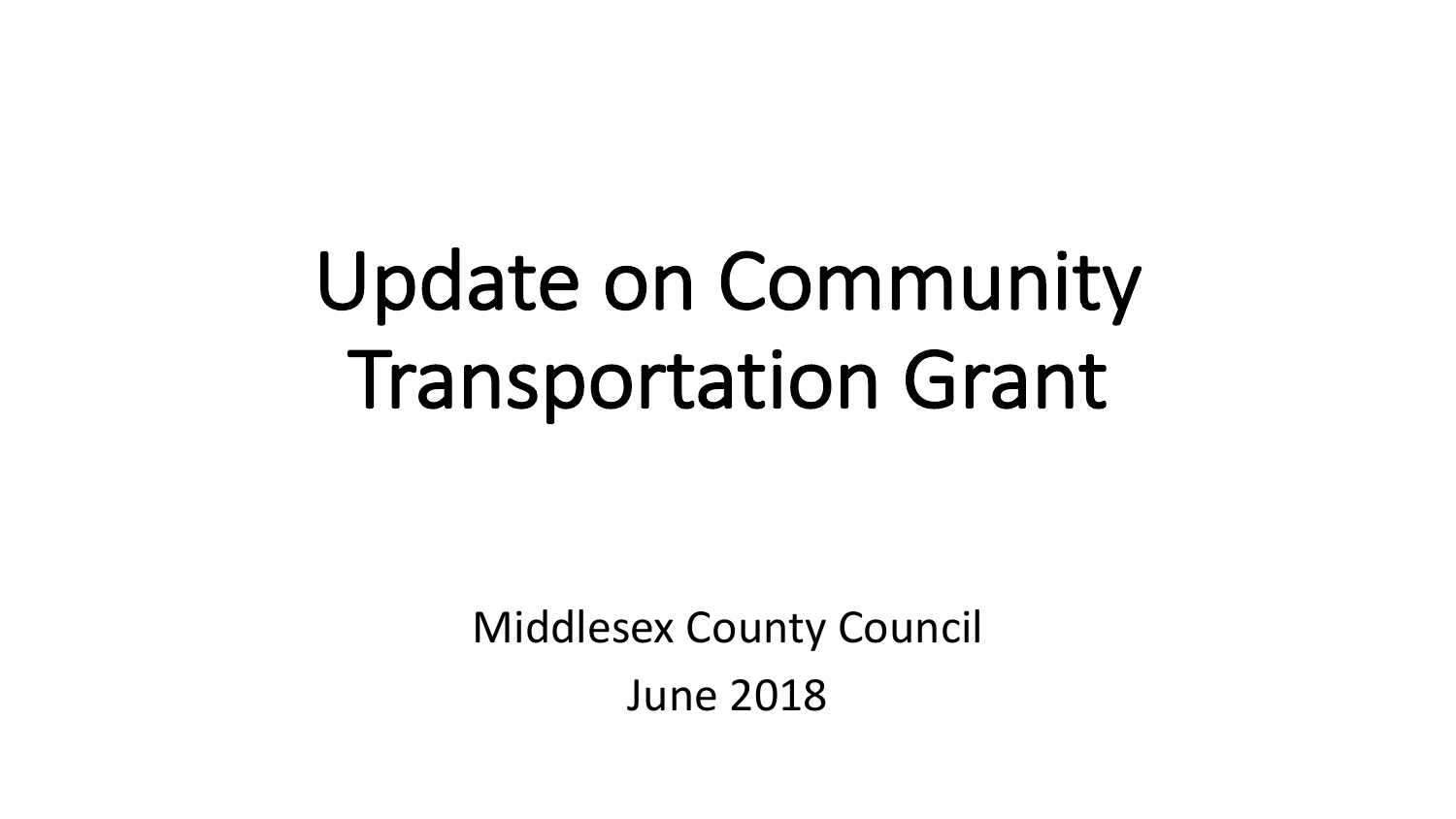## **Community Transportation Grant**

- \$1.5 million over 5 years
- Microtransit service
- Link communities to principal urban areas
- Test and learn approach to shape the system
- Starting in Thames Centre
- Three phases: community engagement, pilot, full implementation
- Evaluation conducted in each phase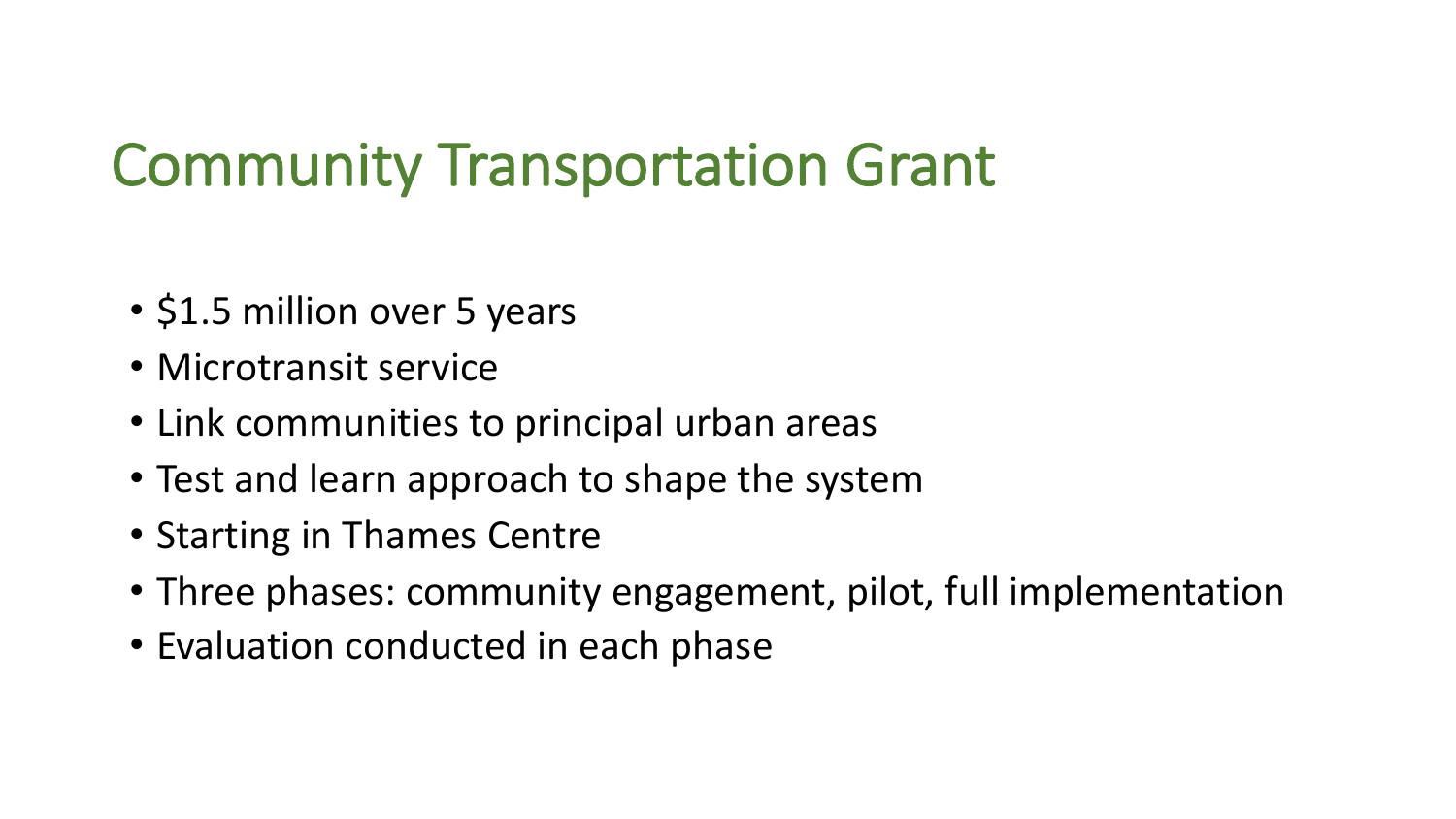# Phase One: Community Engagement

- Ask individuals, employers, and service providers to provide feedback about:
	- Proposed routes
	- Stops
	- Destinations
	- Fares
	- Service delivery model
- Develop service model for the pilot of the microtransit system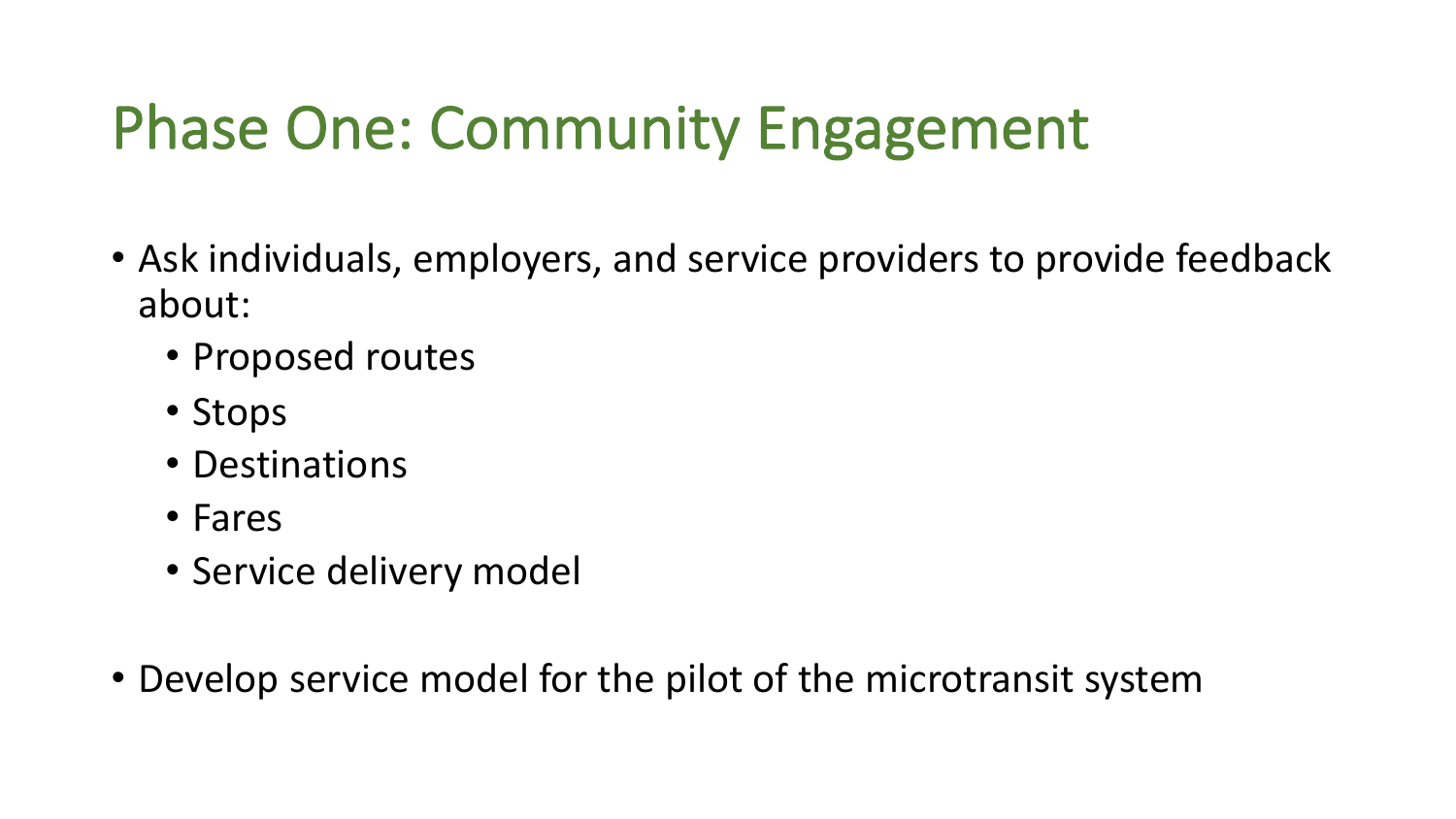#### Phase Two: Pilot

- Pilot one route of the microtransit service, originating in Dorchester
- Potential routes to London and Woodstock (via Ingersoll)
- Pilot must start in year one of the funding (before May 2019)
- Pilot will operate for one year and be evaluated





Dorchester to London **Dorchester** to Woodstock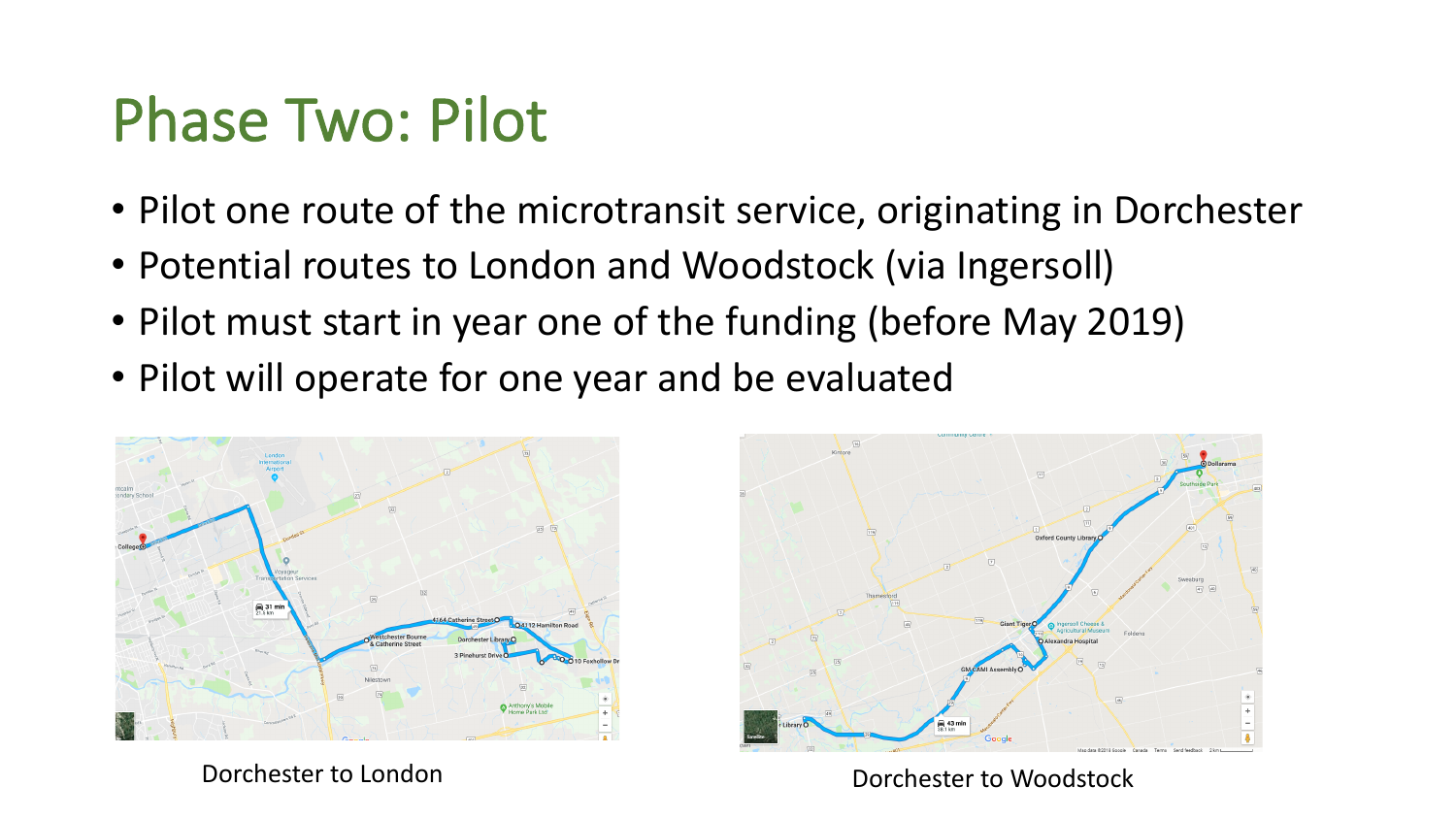## Phase Three: Full Implementation

- Broader implementation of the microtransit service, with multiple routes
- Evaluation will be conducted one year into full implementation
- Further routes will be explored
- Focus on long-term sustainability